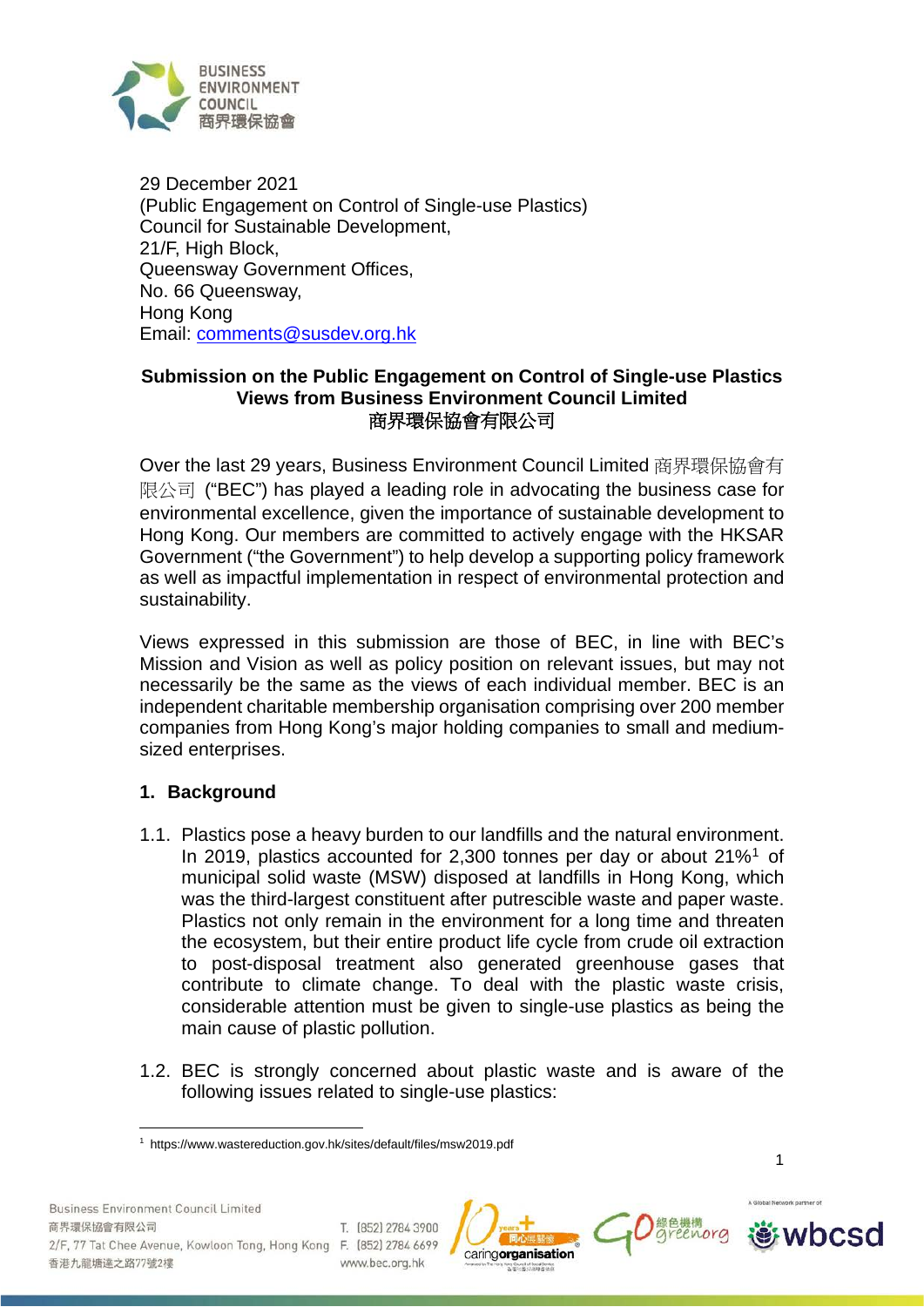

- Single-use plastics are littered in the natural environment, which causes pollution and harm to wildlife
- The use of single-use plastics increases carbon footprint and poses climate change hazard
- Single-use plastics are difficult to recycle and take up valuable landfill space
- Society's over-reliance on single-use plastics promotes a wasteful culture
- 1.3. Given the urgent need to eliminate plastic at source and tackle waste challenges in Hong Kong, BEC supports in principle the control on single-use plastic items<sup>[2](#page-1-0)</sup> progressively, with a clear and ambitious timeline for each phase of regulations.

# **2. What and How to Control?**

## *Types of products to put under control*

2.1. Recognising the environmentally or value-recovery problematic nature of single-use plastics, BEC strongly supports the control of all types of singleuse plastic products<sup>3</sup> listed in the public engagement document. Most of these single-use plastic products do not perform an essential function such as accessibility, health and safety or security. Viable alternatives also exist and are readily available in the market.

## *Control timeline*

2.2. BEC urges the Government to take actions on regulating various types of single-use plastic products progressively, with clear targets and timelines set to get the industry better prepared and drive the development and supplies of sustainable alternatives. Short-term actions could be taken to first manage plastic items that local businesses have direct control over, for example the provision of umbrella bags and local packaging for logistics and online shopping. For those items such as product packaging for fresh food items, actions could be taken in the medium term to give importers and retailers sufficient time to engage suppliers and look for suitable alternatives. It is also important to give customers ample time to get accustomed to new practices due to control, such as accepting there will be no packaging for fresh food items and they must bring reusable containers to shop as an example.

wbcsd





<sup>&</sup>lt;sup>2</sup> Single-use plastic items covered in this public engagement do not include beverage containers.

<span id="page-1-1"></span><span id="page-1-0"></span><sup>&</sup>lt;sup>3</sup> Including local product packaging, local retail packaging, local packaging for logistics and online shopping, festival and celebration products, toiletries distributed by hotels and others.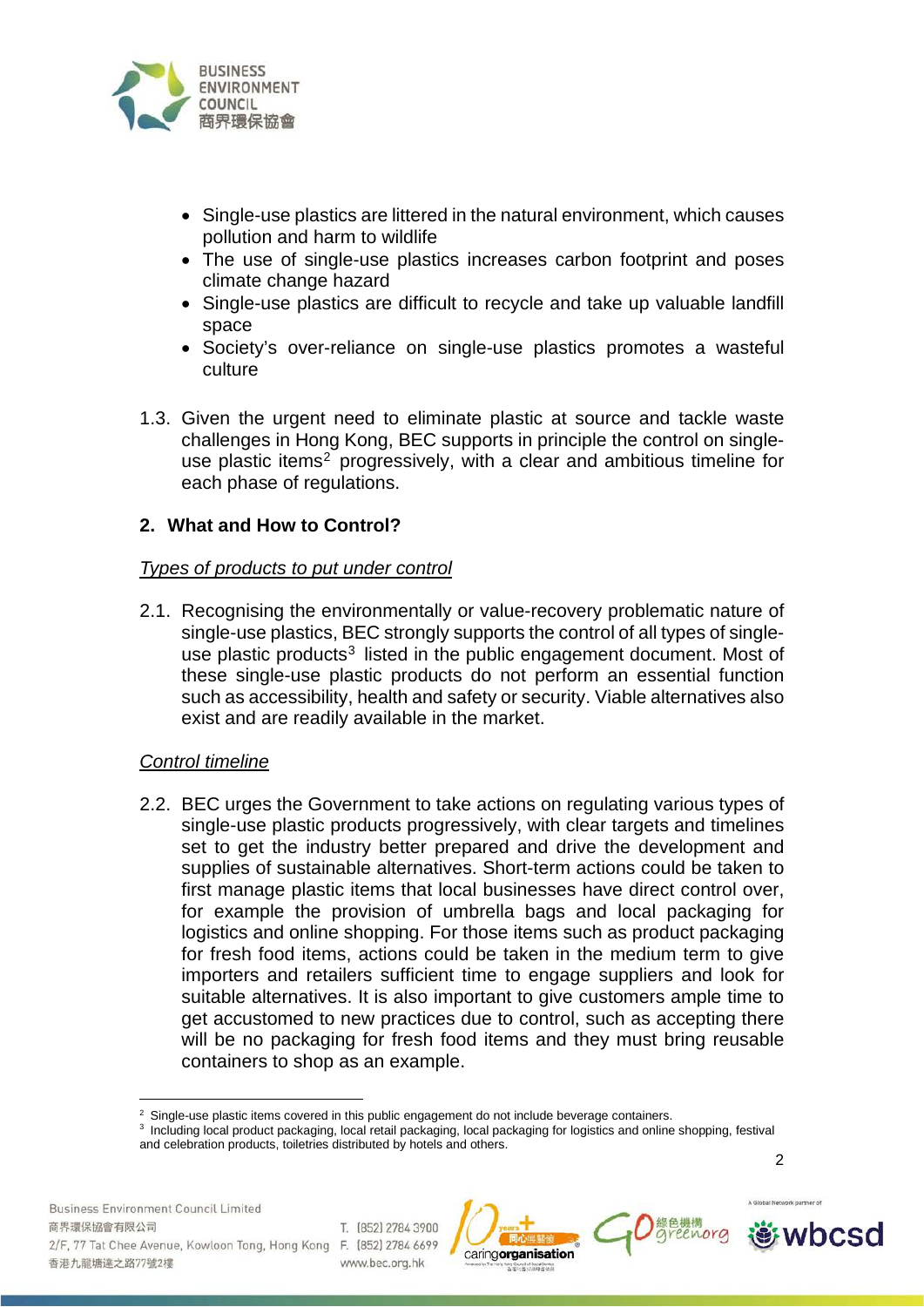

#### *Control management approach*

- 2.3. An integrated management approach is recommended to eliminate plastic pollution, achieve zero landfill and support the circular economy in Hong Kong. Clear management objectives should be set to guide the selection of appropriate instruments. With a broad range of regulatory and voluntary instruments available, choosing the right management actions for each type of plastic product and in different market segments will require careful considerations and special handling on various factors such as environmental effectiveness, economic efficiency, business operations, and health and safety.
- 2.4. For example, BEC suggests that items such as polystyrene products and umbrella bags should be banned as soon as possible as they are nonessential and/or there are readily affordable and reusable alternatives.
- 2.5. Some items should be regulated when there are viable alternatives in the market. BEC supports the provision of voluntary measures / incentives to help the public in the adoption of reusable alternatives and to support affected business sectors to make a smooth transition ahead of the control (i.e. advisory support, improvement of product design, enhancement of recycling, promotion of use of alternatives, public education and publicity activities, etc.). Perhaps the revenue generated from the plastic shopping bag levy could be used to support these measures / incentives.

## **3. Enhancement of the Plastic Shopping Bag (PSB) Charging Scheme**

- 3.1. BEC sees the need to review and enhance the current PSB Charging Scheme in ensuring its effectiveness in waste reduction. While there was a significant drop in the number of plastic bags being disposed of in Hong Kong compared to figures before the full implementation of the Charging Scheme in 2015, the number has been increasing every year since then with a slight decrease in 2019. The Government should therefore review and reconsider the current exemption arrangement and the charging level.
- 3.2. BEC agrees that types of exemption should be tightened and the current exemption for PSB carrying frozen or chilled foodstuff in airtight packaging and foodstuff already fully wrapped by non-airtight packaging should be removed to avoid multiple layers of packaging. The number of exempted PSB for carrying foodstuff not fully wrapped by any packaging can also be limited to reduce unnecessary packaging use. The Government should work with the relevant business sectors in developing and providing reusable options to address food safety and hygiene needs. Public

**Business Environment Council Limited** 商界環保協會有限公司 2/F, 77 Tat Chee Avenue, Kowloon Tong, Hong Kong F. (852) 2784 6699 香港九龍塘達之路77號2樓

T. (852) 2784 3900 www.bec.org.hk





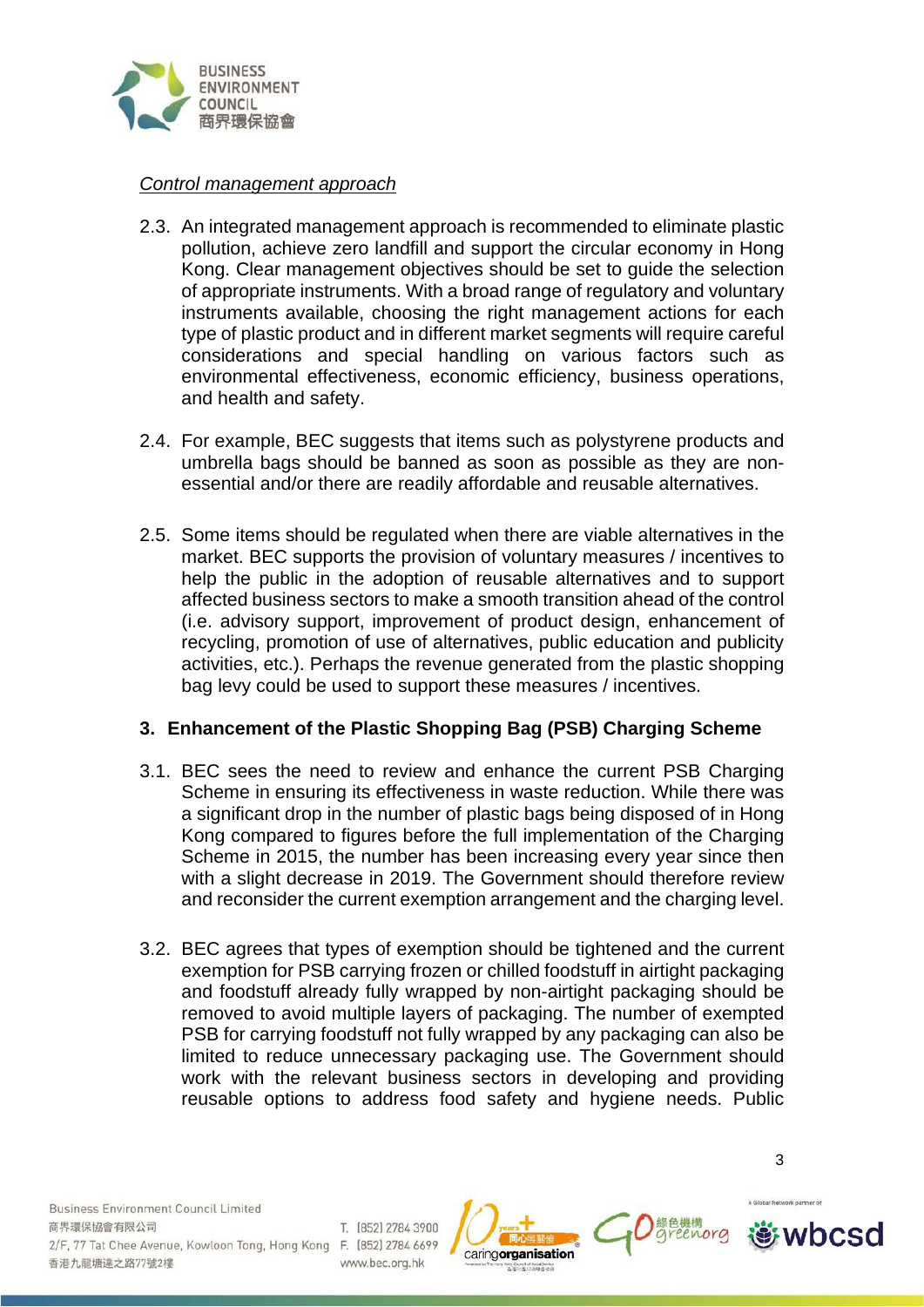

awareness and education campaigns need to be strengthened to complement the promotion of the tightened exemptions.

- 3.3. As the current HK\$0.5 charge per PSB has been implemented for several years, it may no longer provide sufficient disincentive to the public due to cost absorption and inflation. There is a need to increase the levy in ensuring the effectiveness of the Charging Scheme. The level of increase should be reasonable but high enough to reduce PSB consumption. As such, BEC supports that the minimum charging level of a PSB should be set at HK\$1 or higher as a starting point under the review. Transparency on the utilisation of revenue generated from the Charging Scheme should also be improved to strengthen public acceptance.
- 3.4. In the medium to long term, BEC argues that the Government should look for ways to ultimately remove the use of plastic bags as an option and offer a sustainable solution instead, such as replacing plastic bags with recycled paper bags, or better still, replacing with reusable alternatives.

## **4. Provision of Information**

- 4.1. BEC supports the provision of information by manufacturers / importers on the recyclability in Hong Kong and percentage of recycled content of a single-use plastic product to avoid confusion and ambiguity. It empowers and supports consumers not only in selecting environmentally friendly products, but also in proper waste handling and recycling. The delivery of information can be achieved in different forms and approaches, for example, by on-package labelling or using electronic means such as QR codes. Besides, the information provided on the label should be presented in a standardised / universal format and verified by the Government / a government-appointed agency.
- 4.2. BEC also supports the development of a platform for sharing information on plastic alternatives among different stakeholders, including businesses, material suppliers and consumers. A centralised platform would help facilitate information sharing and market changes. Collaboration between government departments and the business sector is needed, with the Government taking the lead, to ensure proper management of the platform and dissemination of accurate information.

## **5. Switching to plastic alternatives**

5.1. Plastics are cheap, lightweight and adaptable. Replacing plastics with non-plastic or reusable options may therefore impact cost, convenience and acceptance of the products. Producers or consumers may be under

**Business Environment Council Limited** 商界環保協會有限公司 T. (852) 2784 3900 2/F, 77 Tat Chee Avenue, Kowloon Tong, Hong Kong F. (852) 2784 6699 香港九龍塘達之路77號2樓 www.bec.org.hk